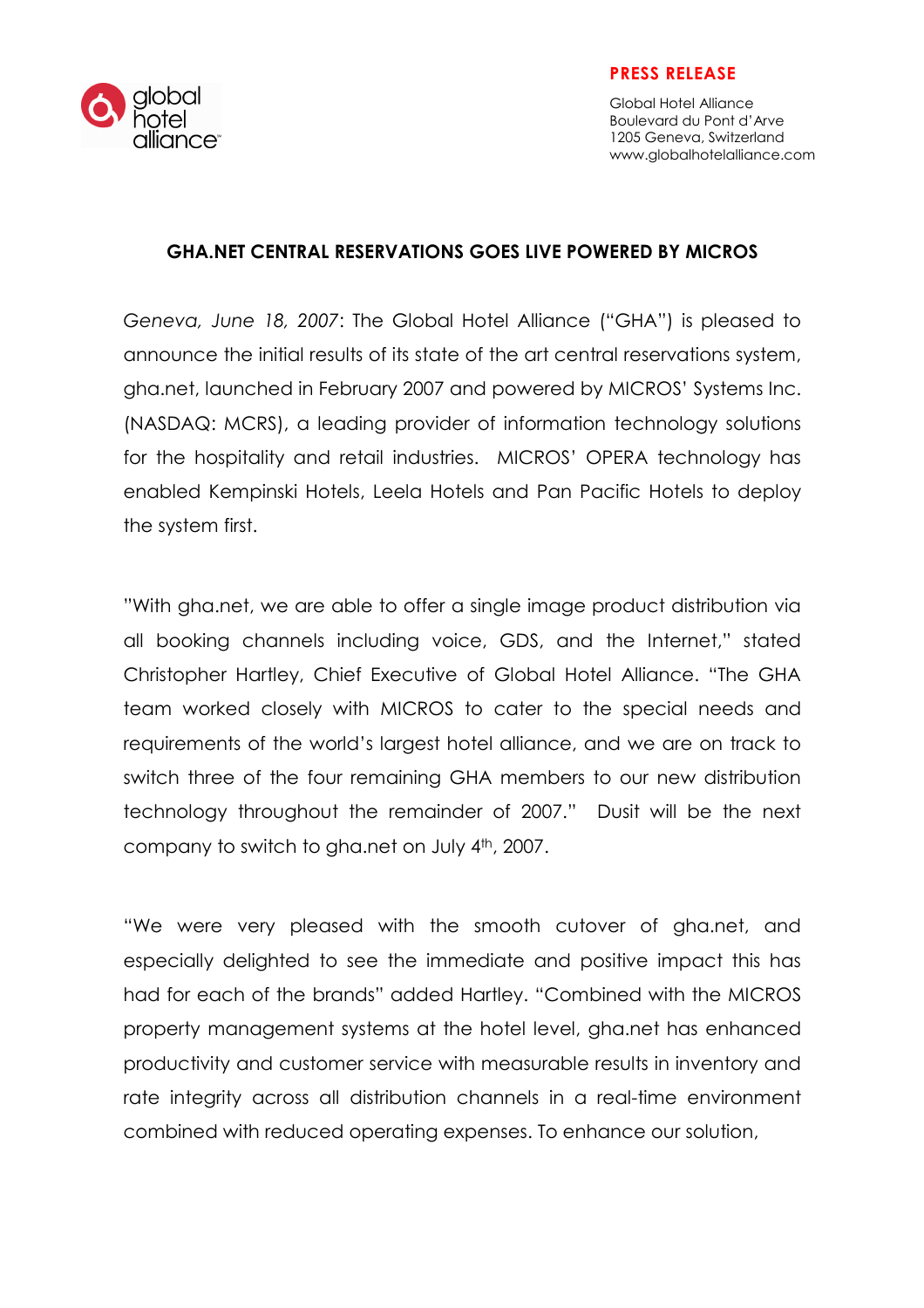## PAGE2/ GHA.NET CENTRAL RESERVATIONS GOES LIVE POWERED BY MICROS

we offer a complete travel portal via globalhotelalliance.com, which includes flight reservations and secured travel agent and corporate booking environments. With these enhanced capabilities, we can achieve our goal to provide our gha.net partners in the travel agent and wholesale industries better access to our exciting product offerings."

Since the switch in February, all three brands have seen their combined voice, GDS and internet revenues increase. Pan Pacific has witnessed a staggering 50% increase, with Kempinski growing 39% and Leela 26%. "We were very impressed with our recent switch to gha.net which was accomplished well within the agreed objectives" said Kevin Croley, Vice President, Sales and Marketing for Pan Pacific. "The help and support that we received from MICROS was excellent and since the switch we have seen an improvement in our productivity. The product support and technical assistance continues to impress all our hotels."

This sentiment is echoed by Juerg Siegenthaler, Senior Vice President of Sales and Marketing at Kempinski. "The decision to switch to our own centralised system has enabled us to take more control of our own destiny for global distribution and our ability to get rates, availability and content to market has been greatly enhanced with the integrated platforms provided by Micros Fidelio. The consolidated customer database and central lookup functionality means we can now see more precisely our customer usage and spending patterns and ensure improved service for our customers staying at Kempinski Hotels."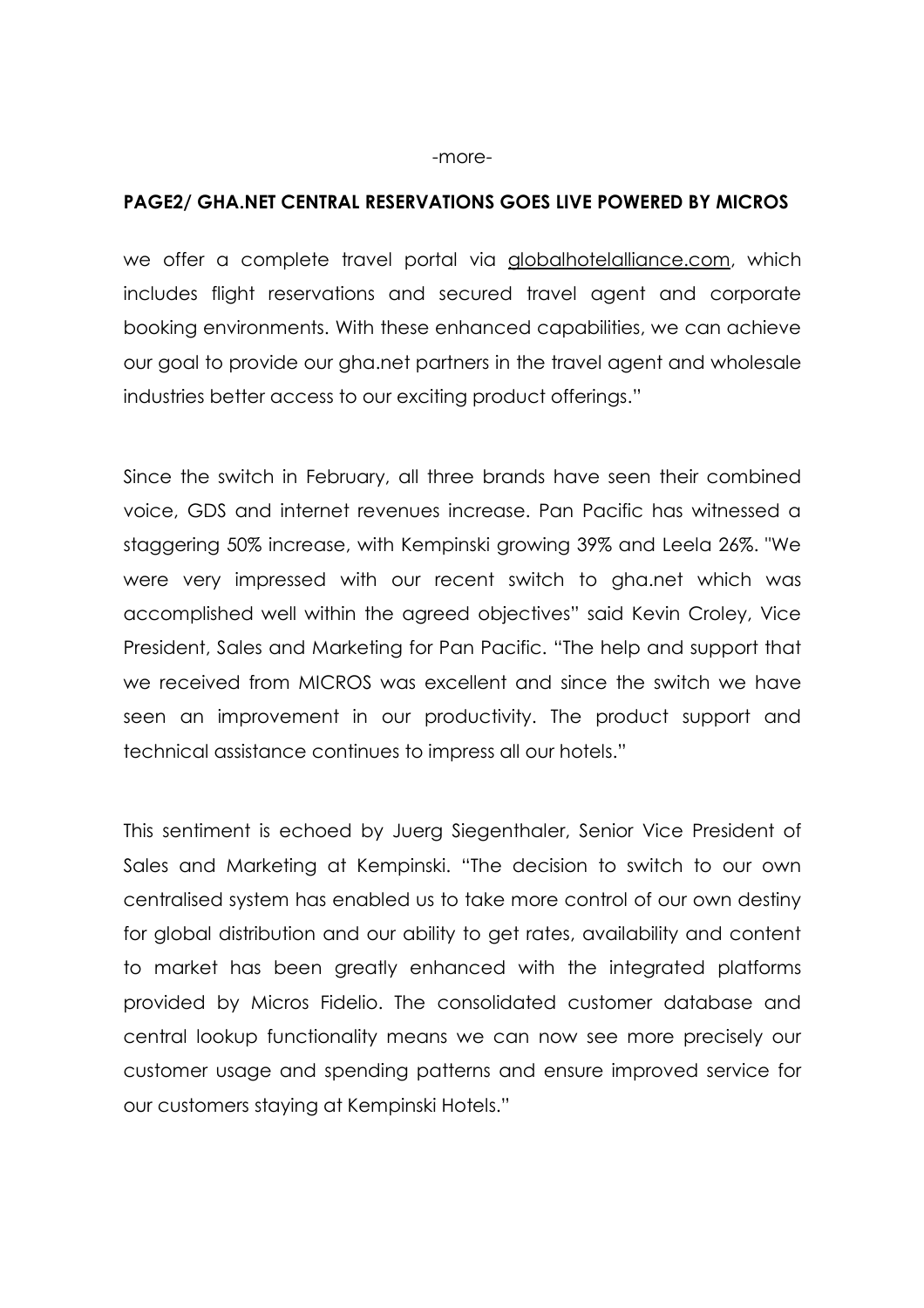#### PAGE3/ GHA.NET CENTRAL RESERVATIONS GOES LIVE POWERED BY MICROS

"It is very rewarding for MICROS to see a groundbreaking concept such as GHA come alive," stated Tom Giannopoulos, Chairman and CEO of MICROS Systems, Inc. "The go-live of gha.net is a milestone for all the participating GHA hotel members and we expect further gains in the coming phases of the gha.net development, including interactive customer relationship management and customer recognition on an alliance-wide basis."

-ends-

## About Global Hotel Alliance

Global Hotel Alliance currently comprises 7 luxury brands encompassing 151 upscale and luxury hotels with over 43,000 rooms in 39 different countries. Each brand is a key player in their main region of operation: Kempinski in Europe, Middle East and Africa, Omni in North America, Pan Pacific in the Pacific Rim, The Leela Group in India, Dusit in Thailand, Landis in Taiwan and China, and Marco Polo in China and Hong Kong. GHA will continue to grow to include selected hotel brands in those regions not currently covered by the alliance.

www.globalhotelalliance.com

For further information on Global Hotel Alliance, please contact: Rachel Mackinnon Assistant to CEO Global Hotel Alliance, Geneva +41 22 596 44 60 rachel.mackinnon@globalhotelalliance.com

#### About MICROS Systems

MICROS Systems, Inc. provides enterprise applications for the hospitality and retail industries worldwide. Over 220,000 MICROS systems are currently installed in table and quick service restaurants, hotels, motels, casinos, leisure and entertainment, and retail operations in more than 130 countries, and on all seven continents. In addition, MICROS provides property management systems, central reservation and customer information solutions under the brand MICROS-Fidelio for more than 20,000